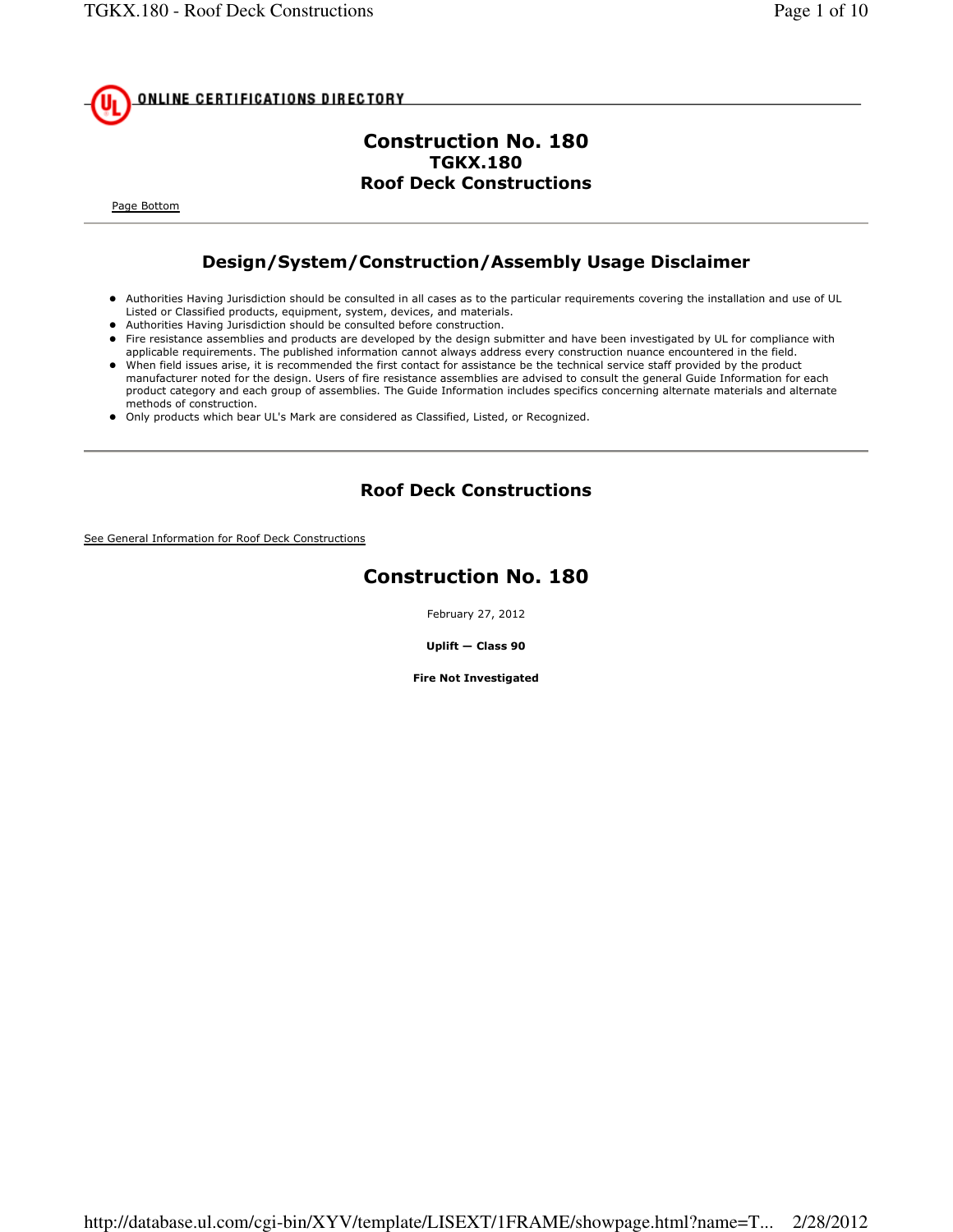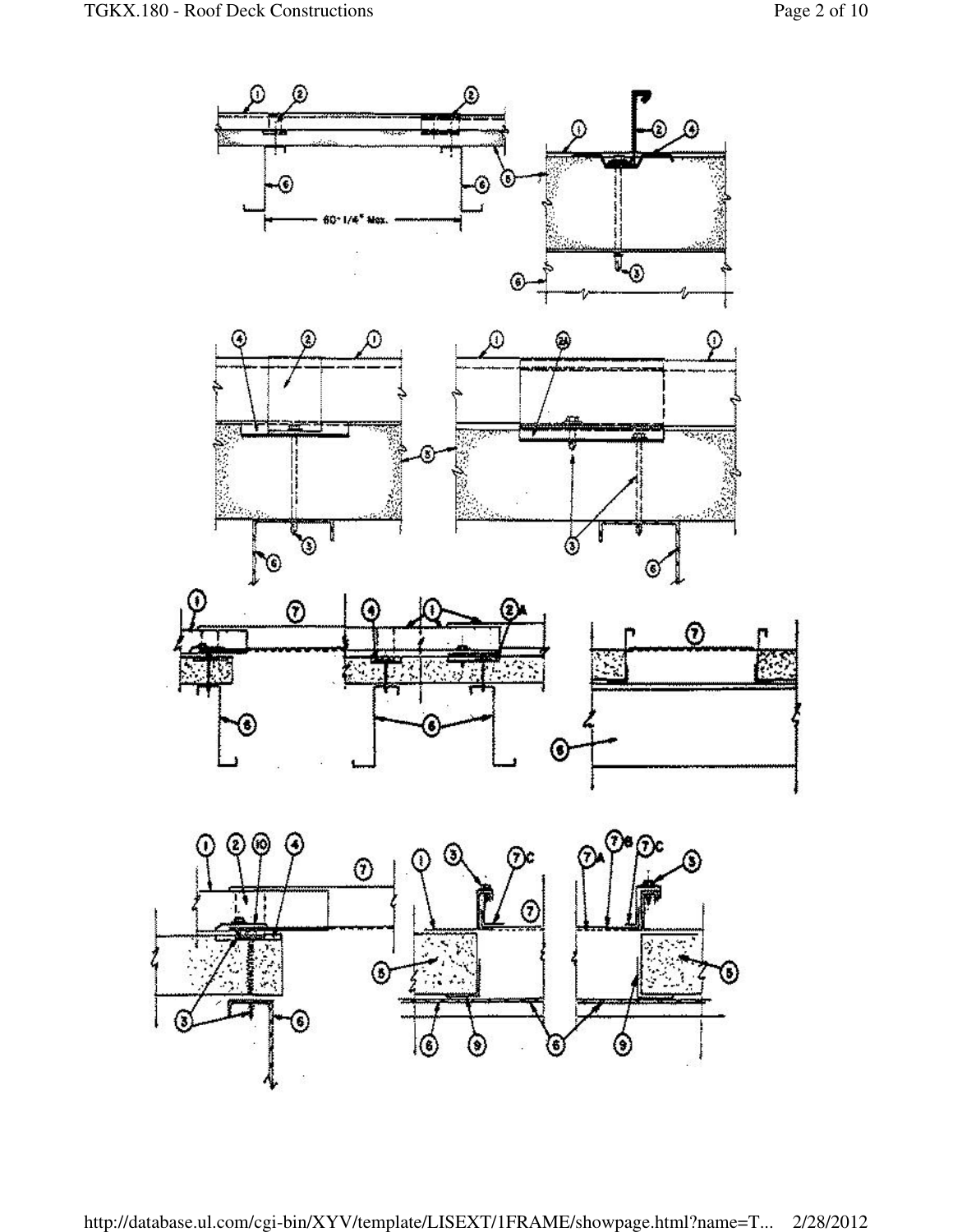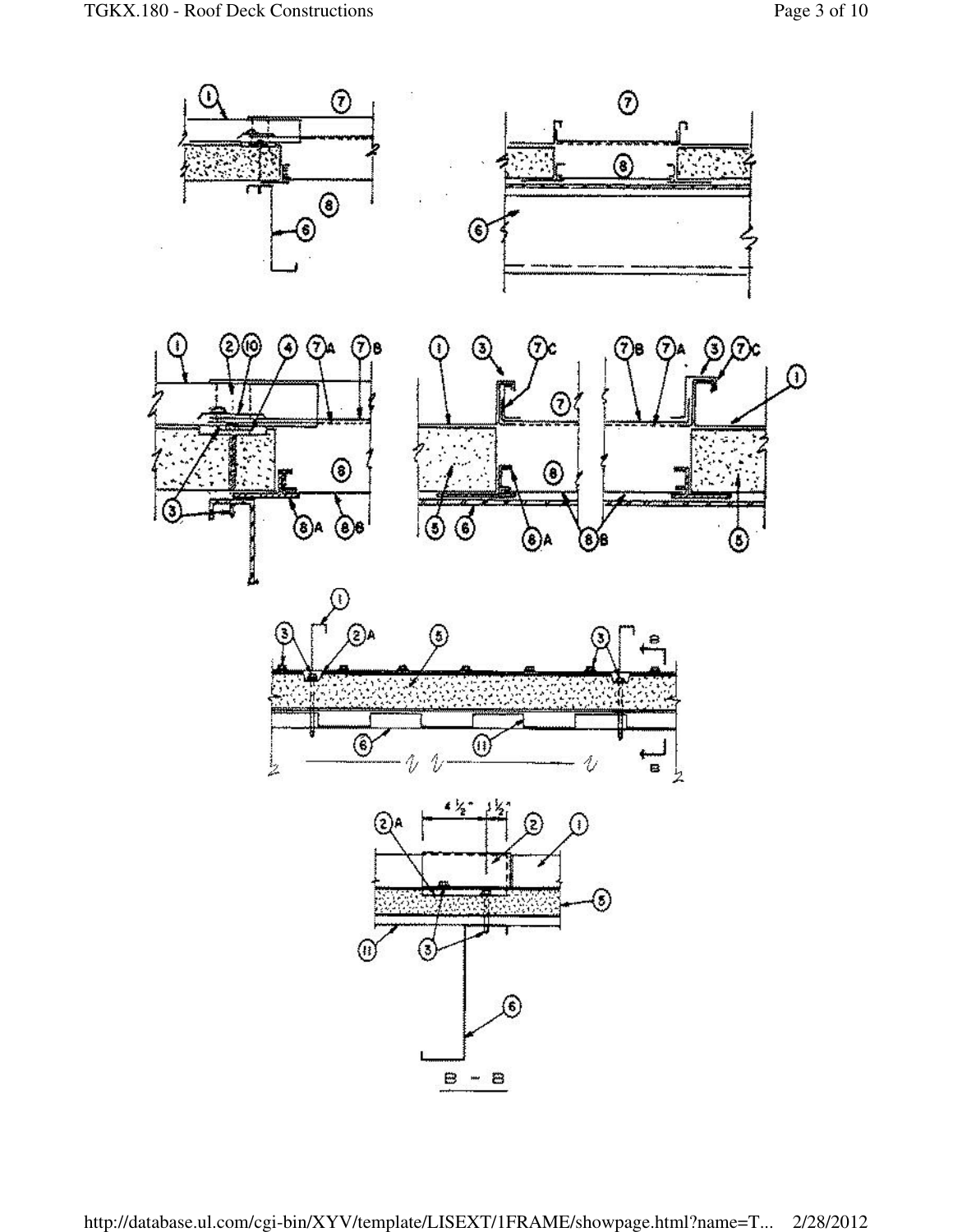

1. Metal Roof Deck Panels —  $*$  — No. 24 MSG min gauge coated steel, 16 in. max width. Panels continuous over two or more spans. End lap to occur over purlins and to include End Lap Back-Up Plate (Item 2A or 2B ). Ends of panels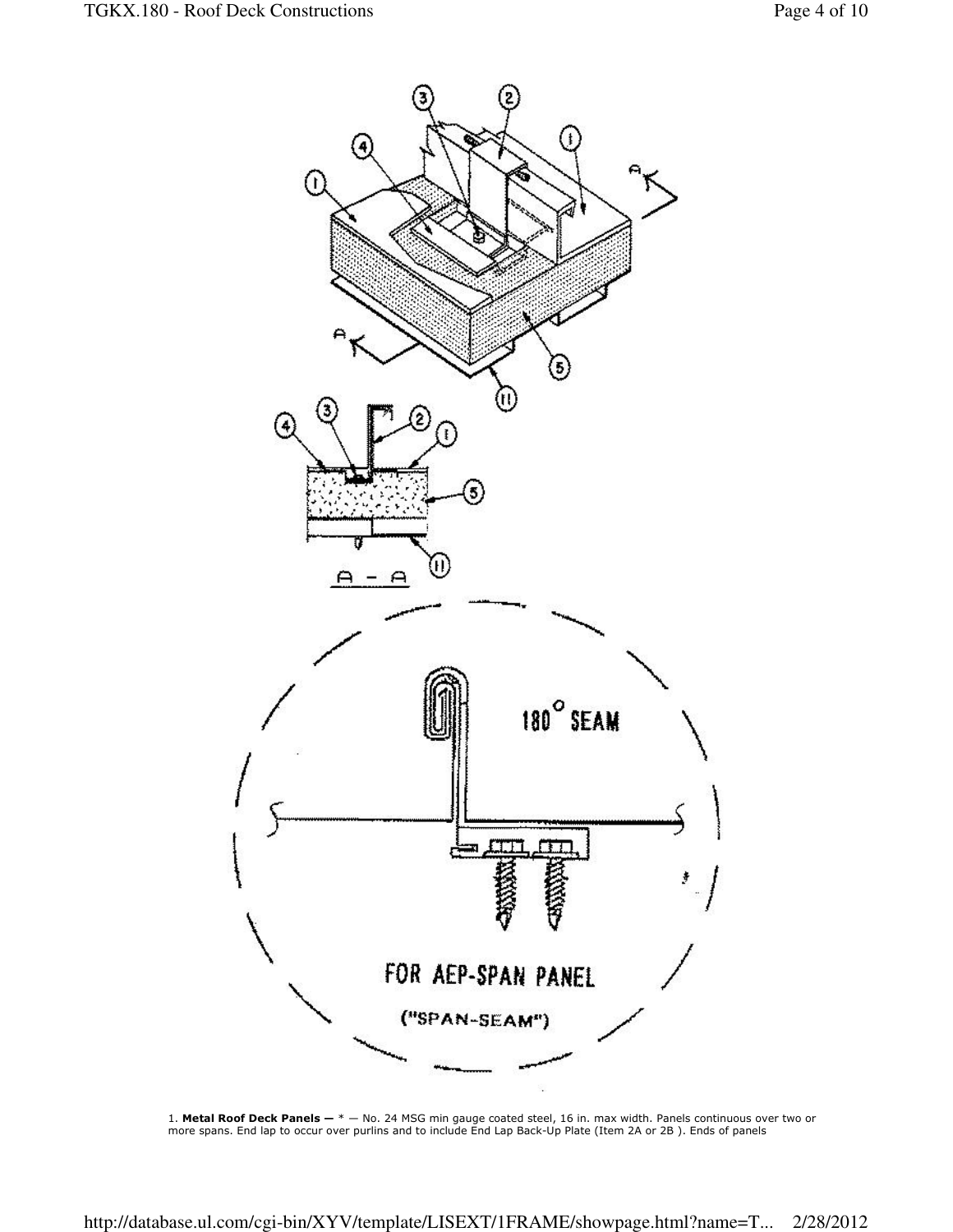overlapped 6 in. beginning 1 in. from purlin web and extending across purlin upper flange. Side laps to be tightened and crimped with special motorized crimping machine to a minimum 45 degree angle with crimping process to include tabs of panel clips (Item 2). A bead of sealing compound may be used at panel laps and side joints. For Morin Corp., seams may be 45°, 90°, or 180°.

A-1 METAL ROOF SYSTEMS (View Classification) - "MPSS-2"

A & S BUILDING SYSTEMS L P (View Classification) - "BattenLok", "BattenLok HS" or "SuperLok"

A-LERT ROOF SYSTEMS (View Classification) — "A-Lert Loc"

AEP SPAN, DIV OF ASC PROFILES (View Classification) - "Span-Lok" or "Span-Lok HP" (90° Seam) or "SpanSeam" (180° Seam)

ADVANCED ROOFING TECHNOLOGY INC (View Classification) - "ARTK 12" and "ARTK 16"

ALLWINE ROOFING & CONSTRUCTION INC (View Classification) - "A2-16", "A2-16 Fluted" and "A2-16 with Clip Offset"

ARCHITECTURAL BUILDING COMPONENTS INC (View Classification) — "JSM 200"

ARCHITECTURAL METAL SOLUTIONS (View Classification) — "Armor-Lock"

ARCHITECTURAL METAL WORKS (View Classification) — "S 2500"

ARCHITECTURAL SHEETMETAL PRODUCTS INC (View Classification) — "ASP ML-200"

BAKER ROOFING INC (View Classification) - "2 in. Mechanical Seamed"

BUTLER MANUFACTURING, DIV OF

BLUESCOPE BUILDINGS NORTH AMERICA INC (View Classification) - "VSRII"

C & C ROOFING INC (View Classification) — "Series 2500"

CENTURION INDUSTRIES INC, DBA TFC

CANOPY (View Classification) — "Centurion 1624M"

CENTRAL TEXAS METAL ROLLFORMING INC (View Classification) — " SPANLOC 200 "

CHIEF INDUSTRIES INC (View Classification) — "MVF" or "MVP"

CONSTRUCTION METAL PRODUCTS INC (View Classification) — "CMP Series 2500"

CUSTOM-BILT METALS (View Classification) — "CB-2000"

DREXEL METALS INC (View Classification) — "DMC 200S"

DURO-LAST INC (View Classification) — "EM 200S"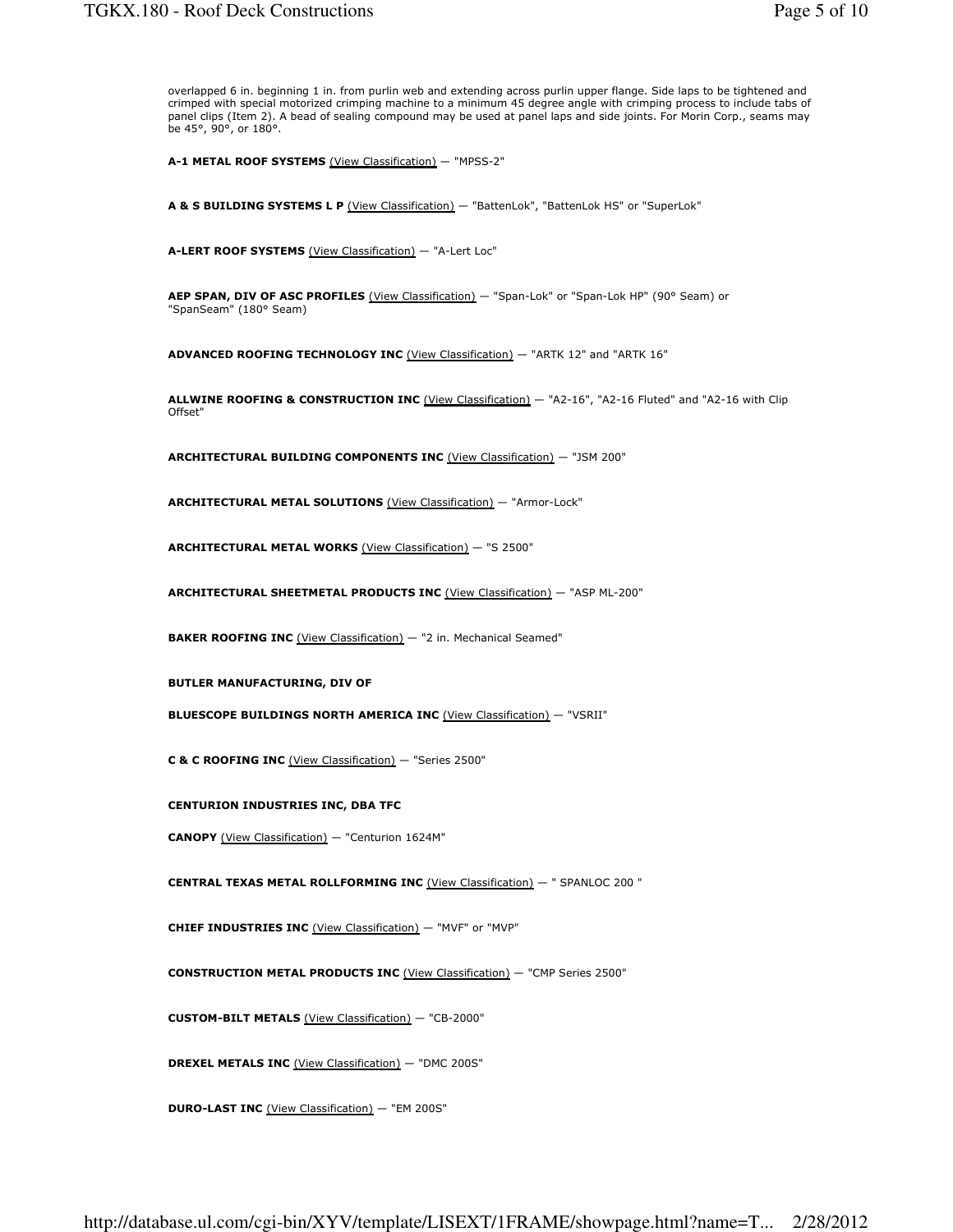### EAST TEXAS ARCHITECTURAL SHEETMETAL L

L C, DBA ETAS INC (View Classification) — "2" SPANLOCK"

ENGLERT INC (View Classification) — "Series 2500"

FABRAL INC (View Classification) - "PowerSeam"

J M METALS ROOFING MFRS (View Classification) - "JM 2.0"

KIRBY BUILDING SYSTEMS INC (View Classification) - "RoofLok" and "RoofLok Plus"

KNUDSON MFG INC (View Classification) — "ULTRALOK"

MBCI (View Classification) — "BattenLok", "BattenLok HS" or "SuperLok"

MESCO METAL BUILDINGS (View Classification) - "BattenLok", "BattenLok HS" or "SuperLok"

METAL-FAB MFG LLC (View Classification) — "Met-Fab III"

METAL PANEL SYSTEMS INC (View Classification) - "MP-200" or "UC6"

METAL ROOFING SYSTEMS INC (View Classification) - "MRS System 2500"

METAL SALES MFG CORP (View Classification) - "T-Span" or "T-Span 180" (180° Seam)

MORIN CORP (View Classification) — "SLR-12", "SLR-14", "SLR-16"

NCI BUILDING SYSTEMS L P (View Classification) - "BattenLok", "BattenLok HS" or "SuperLok"

NEW TECH MACHINERY CORP (View Classification) — " SS210A "

NORTH COAST COMMERCIAL ROOFING SYSTEM

OF PA INC (View Classification) - "Series 2500"

PETERSEN ALUMINUM CORP (View Classification) - " Tite-Loc" and "Tite-Loc Plus"

PETERSEN DEAN COMMERCIAL INC (View Classification) - "2" Double Lock"

PITTMAN WALLER ROOFING CO INC (View Classification) - "US-200"

PMRS (View Classification) - "200MS"

PREMIUM PANELS INC (View Classification) - "Premium Lock 210A" or "P.L. 210A"

RIFFE METALS L L C (View Classification) - "Megaloc 2.0"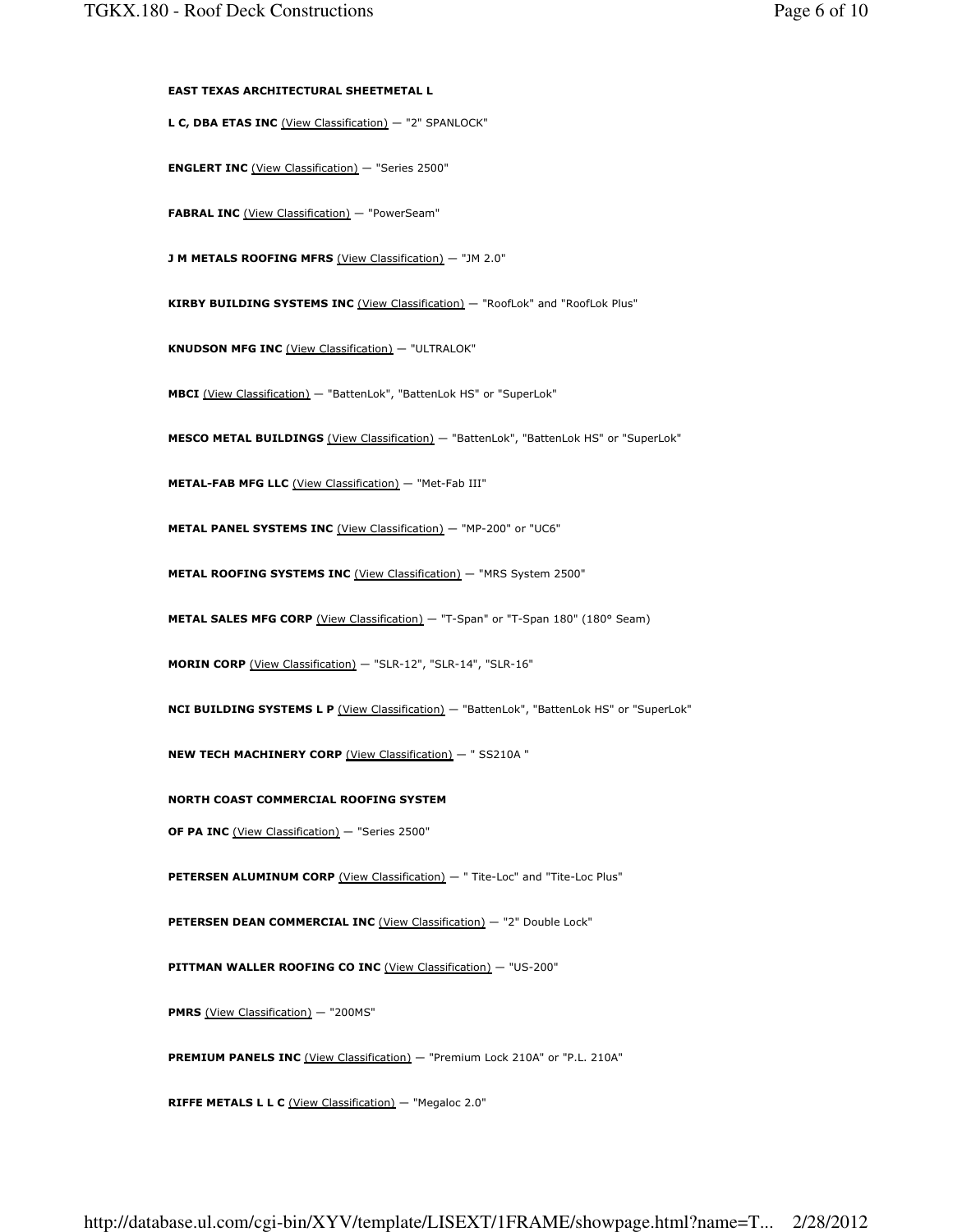ROL-TEC SYSTEMS INC (View Classification) — "ULTRALOK"

### ROOFMASTERS ROOFING & SHEET METAL

CO INC (View Classification) - "Loc Master"

SAN ANTONIO QUALITY METALS (View Classification) - "ML-200"

SHEFFIELD METALS INTERNATIONAL (View Classification) - "SMI 2" A Mechanical Seam"

SPANN ROOFING & SHEET METAL INC (View Classification) - "Spann Series 2500"

STEELOX SYSTEMS L L C (View Classification) — "Steelox LRX 262", "Steelox LRX 264", "Steelox PRX 262" or "Steelox PRX 264" (Fabricated from either coated or stainless steel)

#### STREAMLINE ROOFING & CONSTRUCTION

INC (View Classification) — "200MS"

TAYLOR METAL INC (View Classification) - "Mechanical Seam 200"

THE BRYER CO (View Classification) - "TBC-SUPERSEAM"

TREMCO INC (View Classification) — "TremLock VP Series II"

UNION CORRUGATING CO (View Classification) — "ML200"

UNITED STRUCTURES OF AMERICA INC (View Classification) - "Sure-Lok" or "Supreme-Lok"

U S METALS L L C (View Classification) — "US-210A"

VARCO PRUDEN BUILDINGS, DIV OF

BLUESCOPE BUILDINGS NORTH AMERICA INC (View Classification) - "SLR II"

ZIMMERMAN METALS INC (View Classification) — "SS2000"

2. Roof Deck Fasteners\* (Panel Clips) — Two part assembly: Base, 1 in. wide approximately 1-1/4 in. long with upper segment folded over lower end of tab. Fabricated from 0.050 in. thick coated or stainless steel. Upper tab 3 in. wide, maximum tab height 3-1/2 in. with lower end formed to engage base. Fabricated from 0.023 in. thick coated or stainless steel.

Spacing for clip to be 5 ft 0-1/16 in. OC with clips located over purlins (Item 6).

BUILDING PRODUCTS DEVELOPMENT INC (View Classification) - "NC3300", "NCF-3300", "NCF-3300-SS" Series Clip

STEELOX SYSTEMS L L C (View Classification) - "CF Sliding Clip"

2A. Roof Deck Fasteners\* (End Lap Back-Up Plate) - (Not shown) - No. 18 MSG min gauge coated steel. Max length 48 in. Width varies with type of purlin with a max of 6-1/2 in.

STEELOX SYSTEMS L L C (View Classification) — "Backing Plate"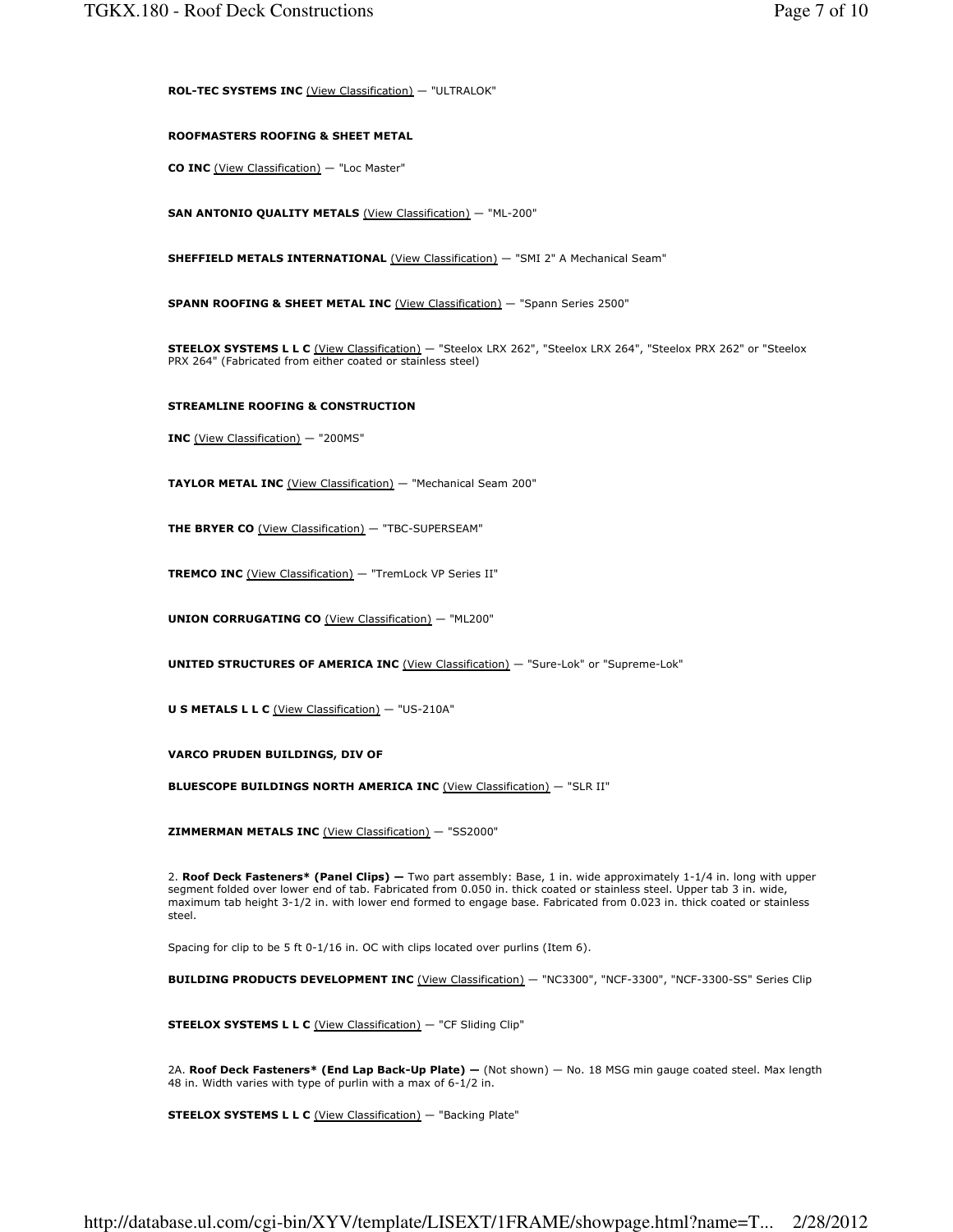2B. End Lap Back-Up Plate\* - (Not Shown) - No. 16 MSG min coated steel.

NCI BUILDING SYSTEMS L P (View Classification) - "BattenLok Back-Up Plate" or "SuperLok Back-Up Plate"

2C. Roof Deck Fasteners\* - (Panel Clip) (Not Shown) - Either of the following: Fixed or Utility Clip-one piece assembly fabricated from No. 22 MSG min gauge steel, 3 in. wide. Floating Clip-two piece assembly with a base fabricated from No. 16 MSG min gauge steel, 1-5/8 in. wide, and a top fabricated from No. 22 MSG min gauge steel, 4-1/4 in. wide. One clip to be used per panel at each purlin location.

NCI BUILDING SYSTEMS L P (View Classification) — "BattenLok High or Low, Fixed or Floating Clip"; "BattenLok Utility Clip"--- "SuperLok High or Low, Fixed or Floating Clip"; "SuperLok Utility Clip"

ARCHITECTURAL BUILDING COMPONENTS INC (View Classification) - "JSM 200 Utility"

BUILDING PRODUCTS DEVELOPMENT INC (View Classification) - "NCF-3300" Series Clip

2D. Roof Deck Fastener\* - (End Lap Back up Plate) - (Not Shown) - Used with AEP-Span "SL-216" (90° Seam), "SPS-216" (180° Seam) panels. Length 10-1/2 in., width 15-3/4 in., No. 16 MSG min thick coated steel. Slipped under lower panel at end lap. Panels fastened together using four No. 1/4-14 by 1-1/8 in. long self-drilling, self-tapping, hex-washer head, plated steel screws with a 5/8 in. OD steel washer and a sealing washer. Screws spaced 4 in. OC beginning 2 in. from ribs.

AEP SPAN, DIV OF ASC PROFILES (View Classification) - "SL-216 End-Lap Back-Up Plate"

2E. Roof Deck Fasteners\* — (Panel Clip) (Not Shown) — Two part assembly; A base fabricated from No. 16 MSG min coated steel and an upper tab fabricated from No. 22MSG min coated steel. Clips fastened to purlins with two fasteners per clip. See Item No. 3 for description of fasteners.

AEP SPAN, DIV OF ASC PROFILES (View Classification) - "SL-2.5 in. Standard Clip"

2F. Roof Deck Fasteners\* - (Panel Clip) (Not Shown) Used with "Tite-Loc" or "Tite-Loc Plus" Panels.

One piece assembly; 3 in. wide, approximately 2 in. high with two or three guide holes in base. Fabricated from No. 22 MSG coated steel.

PETERSEN ALUMINUM CORP (View Classification) — "Tite-Loc Utility Clip", "Tite-Loc Plus Utility Clip"

One piece assembly; 3 in. wide, approximately 2-3/8 in. or 3 in. high, with three guide holes in base. Fabricated from No. 22 MSG coated steel.

PETERSEN ALUMINUM CORP (View Classification) — "Tite-Loc Low/High Fixed Clip", "Tite-Loc Plus Low/High Fixed Clip", "Tite-Loc AR Fixed Clip" and "Tite-Loc AR Sliding Clip", "Tite-Loc Plus AR Fixed Clip" and "Tite-Loc Plus AR Sliding Clip".

Two piece assembly; base approximately 2 in. wide, 1-11/16 in. long formed to engage upper tab. Fabricated from No. 16 MSG coated steel. Tab approximately 4-5/16 in. wide; 2-3/8 in. or 2-7/8 in. high, formed to engage base. Fabricated from No. 22 MSG coated steel. Base to have two guide holes.

PETERSEN ALUMINUM CORP (View Classification) - "Tite-Loc Sliding Clip", "Tite-Loc Plus Sliding Clip"

2G. Roof Deck Fasteners\* — (Panel Clip) (Not Shown) — Two part assembly; A base fabricated from No. 16 MSG min coated steel and upper tab fabricated from No. 22 MSG min coated steel. Clips fastened to purlins using two fasteners per clip. See Item No. 3 for description of fasteners.

METAL SALES MFG CORP (View Classification) - T-Span Clip

2H. Roof Deck Fasteners — (Panel Clips) - Two types, both two piece assemblies. Type 330 base approximately 1.88 in. by 1.70 in.; Type 330B base approximately 1.11 in. by 2.00 in. Both types fabricated from No. 16 MSG coated steel and formed to fold over upper tab. Type 330 upper tab 4.30 in. wide and 2.91 in. high max. Type 330B upper tab 4.30 in. wide and 3.34 in. high max. Both types formed to engage base. Clips spaced 5 ft, 0-1/16 in. maximum.

MORIN CORP (View Classification) — "SLR-330 Clip" (for 45° seam)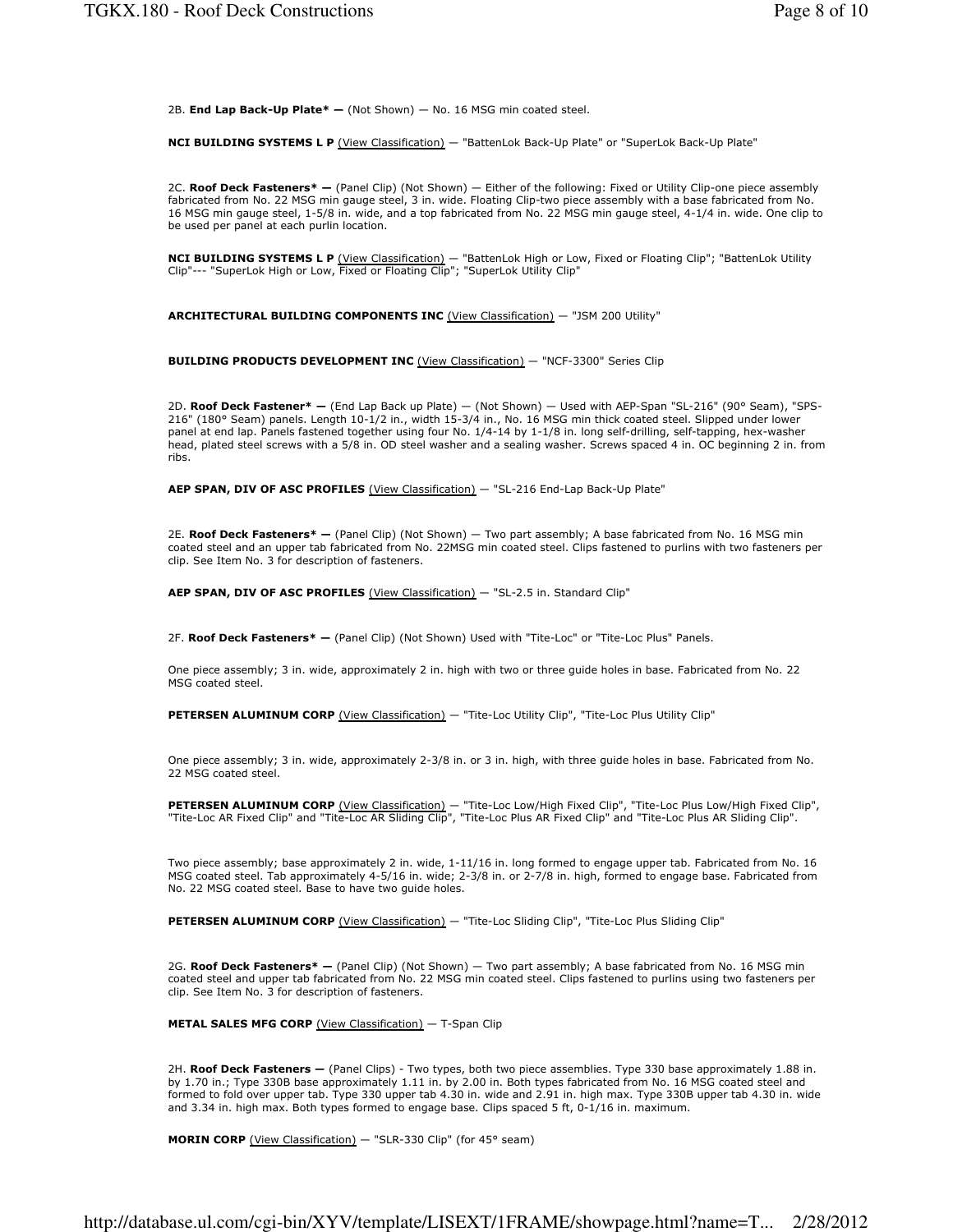MORIN CORP (View Classification) — "SLR-330B Clip" (for 90° & 180° seam)

2I. Roof Deck Fasteners\*  $-$  (Panel Clips) (Not Shown)  $-$  No. 22 MSG min coated steel. Clips located at panel sides. Guide Holes in bottom of clip to accomadate two screw fasteners (Item 3).

FABRAL INC (View Classification) — "AMP-Loc Low Fixed", "AMP-Loc High Fixed", "Prestige Low Floating", "Prestige High Floating"

3. Fasteners (Screws) - For attaching panel clips to purlins-to be 1/4-14 shoulder or stand-off type; self-drilling, selftapping, hex-head, plated steel screws. Fastener length to vary with thickness of insulation and to be min of 3/4 in. longer than nom thickness of rigid insulation. One fastener per clip to be used at each purlin. As an alternate fastener for panel clip to purlin attachment, a No. 12-14 self-drilling, self-tapping, hex-head plated steel screw may be used. Same length detail as for 1/4-14 screws to apply. Fasteners used at end laps to be 1/4-10 by 1 in. long self-drilling, self-tapping, hexhead plated steel screws with 1/2 in. OD metal backed sealing washers. Spaced in a 1, 3, 3-1/2, 3-1/2, 3, 1 in. pattern.

For Building Unit-to-Panel side lap connections — No. 18-9 by 1 in. long self-drilling, self-tapping, hex-head plated steel screws with a separate 1/2 in. OD plated steel washer and a neoprene sealing washer. One fastener required at each end and one at midspan of each rib of the Building Units.

For Reinforcing Plate-to-Building Unit end lap connection — No. 18-9 by 1 in. long self-drilling, self-tapping, hex-head plated steel screws with a separate 1/2 in. OD. plated steel washer and a neoprene sealing washer.

4. Roof Deck Fastener  $*$  (Bearing Clip) — No. 18 MSG min gauge coated steel; 3 in. wide by 3-1/4 in. long with  $3/8$  in. legs. Used under Panel Clips (Item 2) over purlins and rigid insulation. Three 1/4 in. dia guide holes located in base.

STEELOX SYSTEMS L L C (View Classification) - "Bearing Clip"

4A. Roof Deck Fasteners\* (Bearing Plate) — (Not Shown) — No. 24 MSG min gauge coated steel. 4-5/8 in. wide, 6 in. long used under each panel clip (Item 2E).

AEP SPAN, DIV OF ASC PROFILES (View Classification) - "SL Bearing Plate"

5. Foamed Plastic - (Optional as alternate to Item 5) Rigid type, supplied in 4 ft wide sheets, max thickness 3 in. Butt joints, staggered to occur over purlins.

THE DOW CHEMICAL CO (View Classification) - Types Thermax Sheathing, Thermax Light Duty Insulation, Thermax Heavy Duty Insulation, Thermax Metal Building Board, Thermax White Finish Insulation, Thermax ci Exterior Insulation, Thermax IH Insulation, Type Thermax Plus Liner Panel and Thermax Heavy Duty Plus (HDP)

6. Purlins — 0.056 in. min thickness steel (min yield strength 40,000 psi) or min "H" series open web steel joists. Maximum spacing 60-1/4 in.

7. Building Units  $-$  \*  $-$  (Optional)  $-$  Prefabricated assemblies of a Skylight Panel, (Item 7B), mounted in a Perforated Metal Roof Deck Panel, (Item 7A), with Flashings, (Item 7C). Assembly continuous over two spans erected in the same manner as Metal Roof Deck Panels.

STEELOX SYSTEMS L L C (View Classification) - "264 Steelox-Skylight"

NCI BUILDING SYSTEMS L P (View Classification) - "BattonLok Light Transmitting Panel" or "SuperLok Light Transmittting Panel".

7A. Perforated Metal Roof Deck Panels - No. 24 MSG min gauge coated steel perforated in the flat portion.

7B. Plastic Skylight\* (Translucent, Glass Fiber Reinforced Plastic Panel) - Thickness 0.04 in. (nom) formed to fit the Perforated Metal Roof Deck Panel, (Item 7A).

7C. Flashing - No. 20 MSG min gauge coated steel. Attached to the Building Unit to retain and flash the Plastic Skylight to the Perforated Metal Roof Deck Panel.

8. Insulating Units - (Optional) - Prefabricated assemblies of a Plastic Insulating Skylight Pan, (Item 8B), mounted in an Aluminum Frame, (Item 8A). Assembly spans between adjacent purlins beneath a Building Unit only.

8A. Aluminum Frame - Extruded aluminum alloy, 0.055 in. min thickness shop assembled.